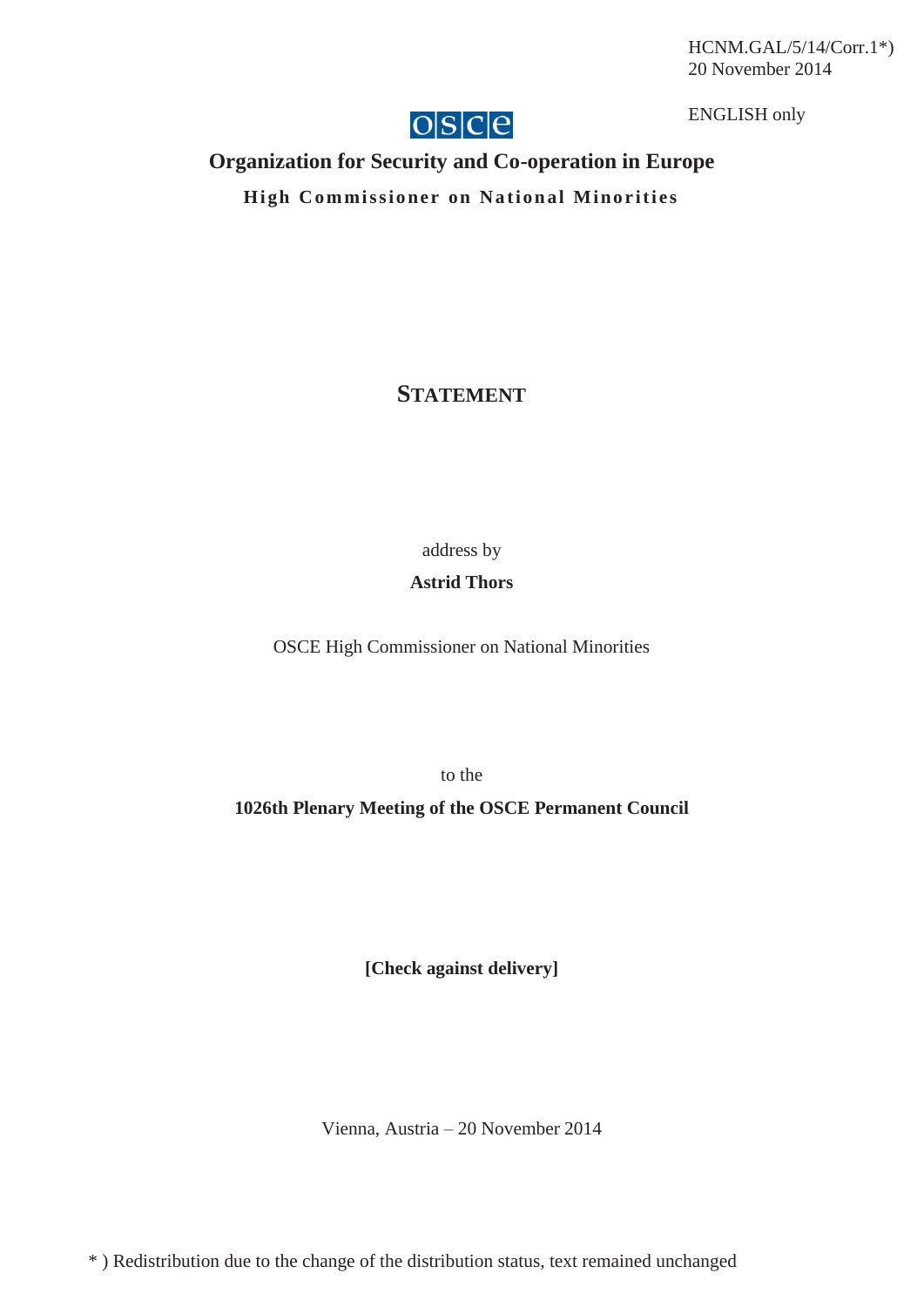Dear excellencies,

Dear ladies and gentlemen,

Since my last statement to the Permanent Council in July, I have continued my country engagement and visits to various parts of the OSCE region. I present the visits in chronological order for the sake of clarity. I will also describe some of the thematic activities we have been working on.

The main purpose of my visit to southern **Serbia** in August 2014 was to chair the third meeting of the Stakeholders' Committee of the Bujanovac Department of Economics. This bilingual, State-funded higher-education institution has become a symbol of interaction and integration between all communities in southern Serbia. All stakeholders reiterated their commitment for permanent premises to be completed by the start of the 2015/2016 academic year. In July 2015 the first of its students will graduate.

I also participated in the launch of a "Study on Serbian Language Teaching and Learning as a Non-Mother Tongue in Preševo, Bujanovac and Medveđa" in Belgrade. The study explored the teaching and learning of Serbian as a non-mother tongue in the three municipalities and involved broad consultations with local stakeholders. MPs, local politicians, teachers, parents, non-governmental organizations, business leaders and pupils were all interviewed. A near-universal understanding of the need to improve Serbian-language proficiency was noted. The Minister of Education, Science and Technological Development and the Co-ordination Body of Preševo, Bujanovac and Medveđa have agreed to use the study's recommendations.

Serbia has continued to take steps to address the needs of the Romanian- and Vlach-speaking populations in eastern Serbia. I welcome that the Ministry of Education, together with the Vlach National Minority Council, have successfully introduced the course "Vlach speech classes with elements of national culture" as an elective subject this academic year. As foreseen in July, the Ministry of Education has expanded the course "Romanian language with elements of national culture" to the school District of Braničevo. I remain engaged with the Serbian Government on this issue, as well as in relation to the introduction of courses in other national-minority languages and cultures.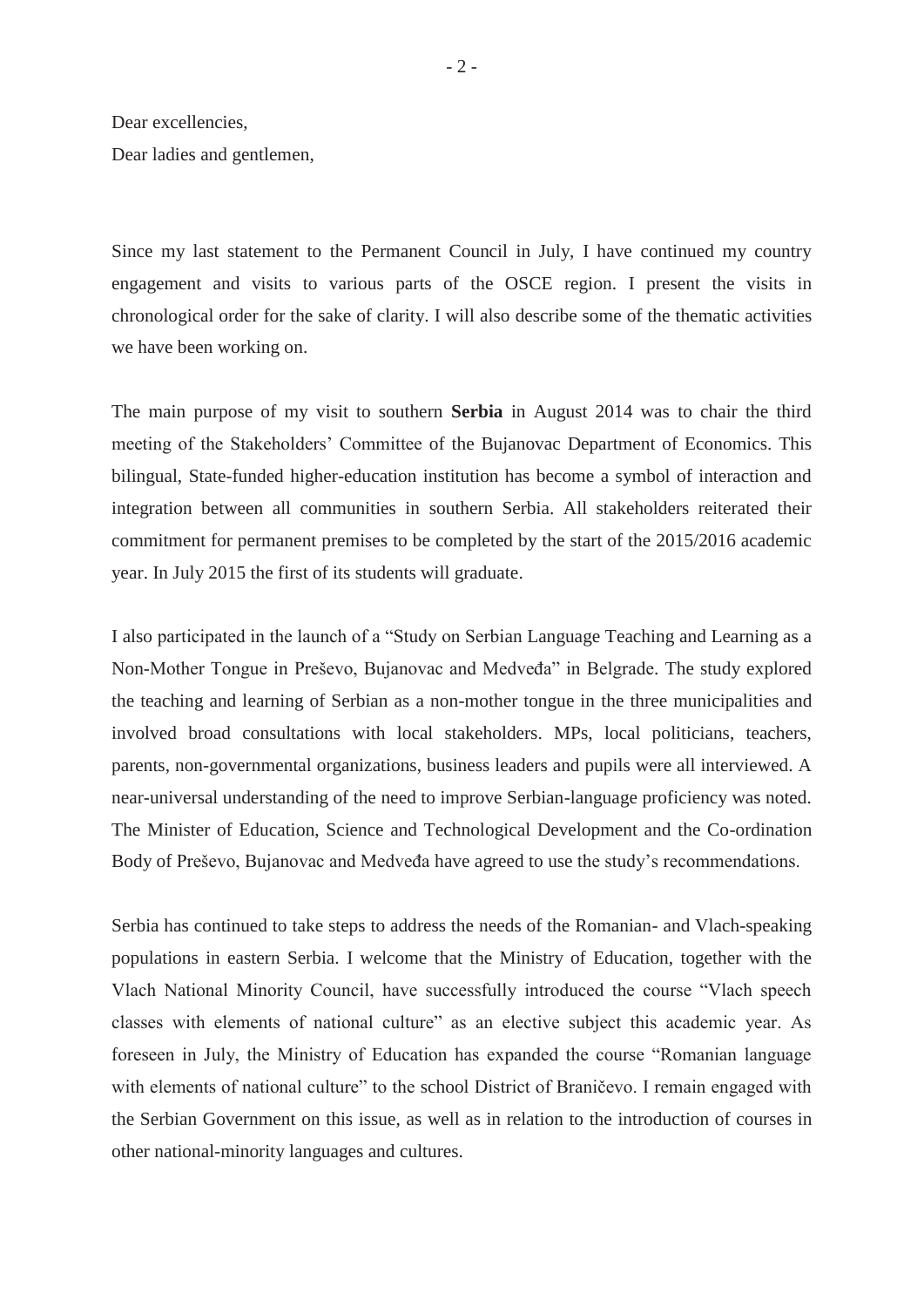I would like to take this opportunity to congratulate Serbia on the smooth conduct of the elections for the National Minority Councils on 26 October. I appeal to all newly elected/re-elected members and presidents of the National Minority Councils to continue working also towards the integration of the society for the benefit of all citizens.

In September, I visited **Albania**, the first visit by a High Commissioner since 1994. I welcomed Albania's steps towards consolidating regional stability and internal cohesion, and noted the positive role it could play in the region. The shared ambition of western Balkan countries to accede to the EU remains a common factor of stability and a tool for enhanced bilateral relations. I wish to commend Albania and Serbia for the new phase started by Prime Minister Rama's recent visit to Serbia. Their agreement on recognition of diplomas is an example of how bilateral co-operation can benefit citizens.

A climate of respect and tolerance generally prevails in Albania. Albania's Constitution provides for the protection of national minorities' culture and identity, as well as their participation in public life and right to education in their mother tongue. However, I have encouraged the authorities to improve the institutional framework for addressing minority issues and enhancing dialogue with representatives of national minorities. The authorities could clarify Albania's policy towards minorities by harmonizing the terminology and the legal criteria required for recognition as a national minority or non-majority community. The Albanian authorities have made progress by establishing an "Inter-Institutional Working Group for the Evaluation of the Legal Framework and Policies on the Minorities", which is due to report to the Prime Minister in December.

I congratulate **Ukraine** on the conduct of the election of a new Verkhovna Rada in October, despite the ongoing conflict in the Eastern part of the country. However, I am saddened that the conflict and the annexation of Crimea prevented many people from exercising their right to vote, which has had a significant impact on the representation of these regions in the new Verkhovna Rada. As in the presidential elections in May, many people in the south and east also chose to not vote, resulting in a considerably lower turnout than in the west. This is a sign that trust in the shared institutions varies sharply across regions. I therefore call upon the Ukrainian authorities to adopt an inclusive approach to governance that bridges long-held divisions between east and west and allows the country to emerge from the crisis as a stronger, more cohesive State. Such an approach should also include institutional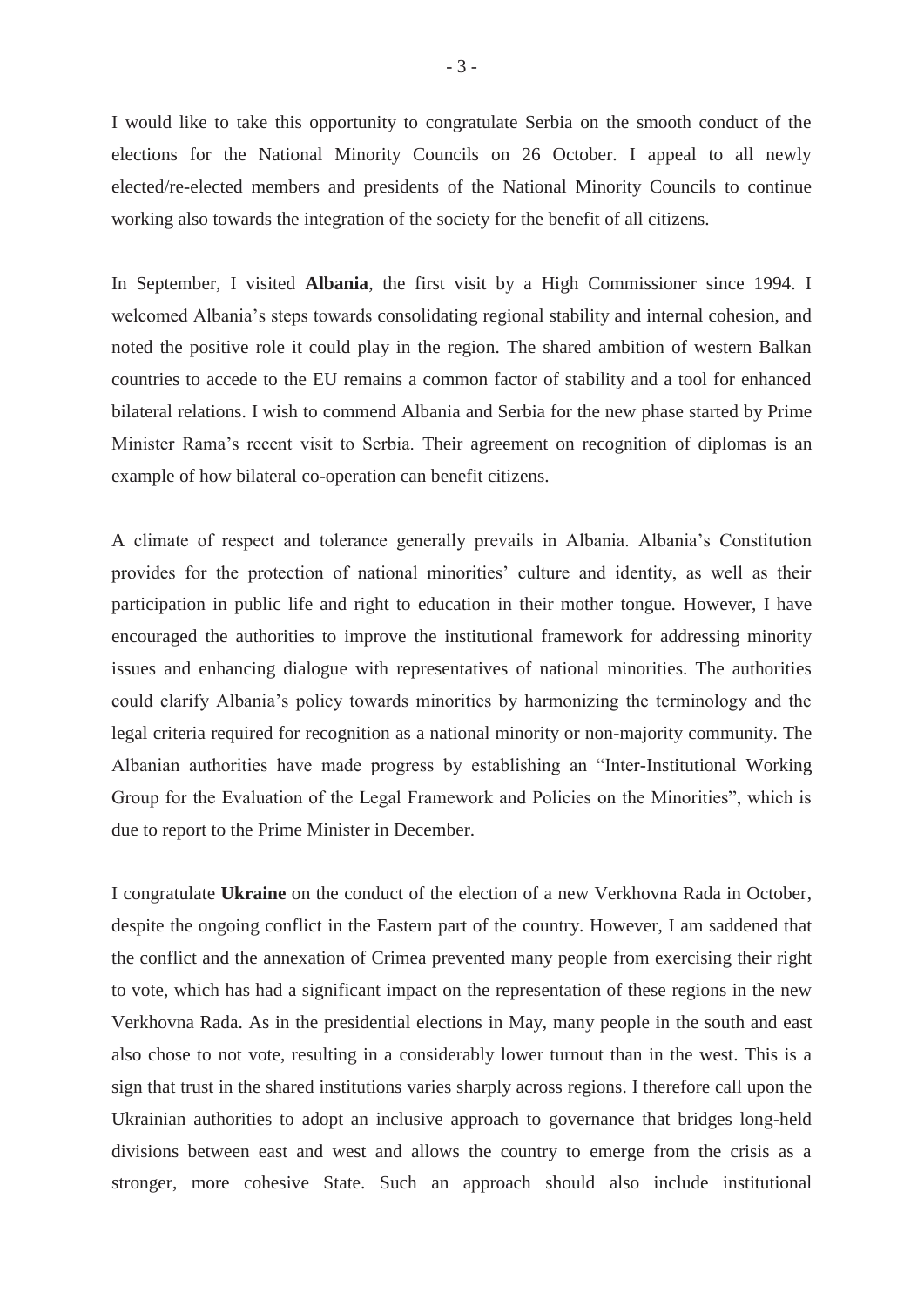mechanisms that promote the participation of persons belonging to national minorities in decision-making.

During my last visit to Kyiv**,** just before the recent elections, I continued my dialogue with the authorities on the need for a balanced approach to issues of language and identity. These sensitive matters have too often been politicized in Ukraine and have been approached in an uncompromising, winner-take-all manner, which has contributed to the current crisis. It is important for social cohesion and stability that safeguards remain in place for those who wish to continue using the Russian language or other languages, in line with Ukraine's international commitments. I therefore welcome that no hasty decisions were made regarding a new Law on State Language Policy before the October elections and I stand ready to work with the new Government on this delicate issue.

I remain deeply concerned about the situation in the Autonomous Republic of Crimea. I have been informed of increased pressure on the Crimean Tatar and Ukrainian communities, as well as about disappearances, police raids and arrests. The authorities in effective control of Crimea appear to be pursuing a deliberate policy to undermine and marginalize the self-governance structure of the Crimean Tatars, the Mejlis. Such attempts, together with a crackdown on those who do not agree with the *de facto* authorities, not only constitute a denial of basic rights, but may also increase the risk of inter-ethnic conflict on the peninsula. The *de facto* authorities in Crimea either reject reports of violations or fail to investigate them properly, making it even more essential that international actors have unfettered access to the peninsula. I therefore call on the authorities in effective control to honour my request to visit the Crimean peninsula without delay.

I visited **Kyrgyzstan** in October. I commend the authorities for their willingness to discuss inter-ethnic relations in the country. The authorities recognize the challenges and realize the need to put more effort into promoting integration and building a cohesive multi-ethnic society. If the Concept of National Unity and Inter-ethnic relations is implemented consistently, it may provide necessary guidance towards a more integrated and cohesive society. I also welcome the Government's efforts to develop institutions that are tasked to address potential causes of inter-ethnic tensions. The Department of Ethnic, Religious Policies and Interaction with Civil Society of the President's Office and the Agency for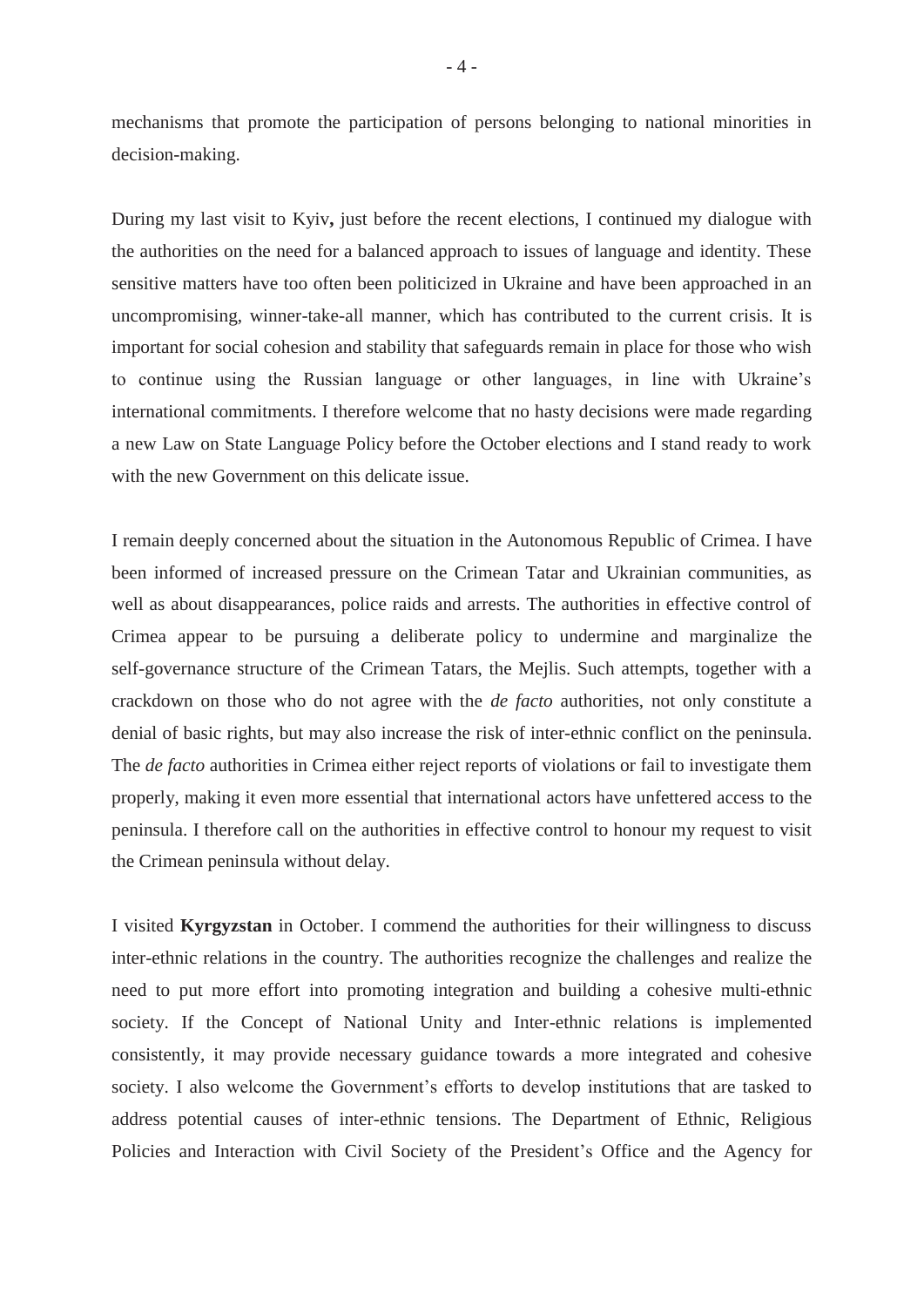Inter-ethnic Relations are trying to set up a viable early warning and conflict prevention system at the level of local administrations.

However, while there is some progress at the policy level, the situation of minorities on the ground remains precarious. Concrete measures promoting participation and representation of national minorities are still lacking. Members of national minorities and minority organizations are by and large excluded from a dialogue on policies pertaining to inter-ethnic relations and remain severely under-represented in State structures and law-enforcement bodies. Since the June 2010 events, my predecessor and I have reiterated that pursuing justice in relation to these events is essential for a meaningful reconciliation process. Political will is needed to address these issues in earnest.

I commend the authorities for allowing for the conduct of national test for school leavers in the Uzbek language in 2014. Reinstating the Uzbek-language test will not only help to ensure equal access to higher education, but can also contribute to improving national minorities' trust in the authorities and strengthen cohesion. I urged the authorities to continue to offer the test in the Uzbek language, at least for a transition period while multilingual education is introduced according to the "National Programme for State language Development and Language Policy Improvement in the Kyrgyz Republic for 2014–2020".

The Kyrgyzstani authorities have embarked on electoral reform aimed, as I was told, at establishing a framework that provides the optimal conditions for the holding of free and fair elections. I encouraged the Government and leaders of political parties to design an electoral system that would minimize polarization of politics along ethnic lines and promote adequate participation and representation of national minorities in the electoral process and in elected bodies.

In October, Spravedlivost, an NGO from Jalal-Abad in Kyrgyzstan, won the 2014 Max van der Stoel Award. I would like to take this opportunity to express my appreciation for Spravedlivost's courageous and professional work in promoting the rights of national minorities and reconciliation between ethnic communities in Kyrgyzstan. I would also like to thank the Dutch Government for generously funding this important Award.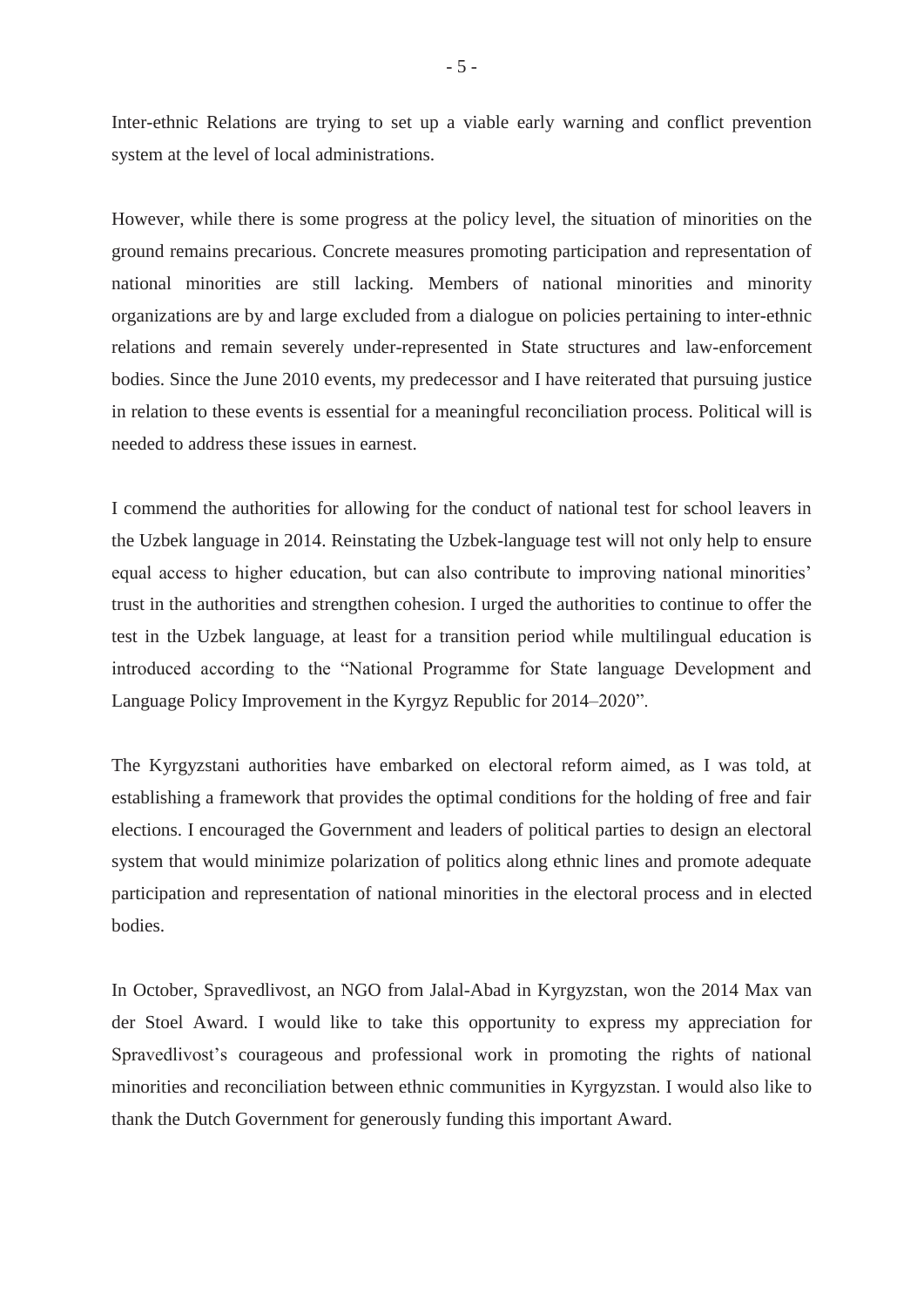In October, I also visited **Latvia**. The events in Ukraine have provoked strong emotions and, in some cases, traumatic memories within Latvian society. Some minority representatives feel that minority issues have become more difficult to discuss in this climate.

At the same time, I noted with satisfaction that the Latvian authorities generally recognize the need to continue working on the integration process. The increase in Russian-language programming provided by the public broadcaster is a positive step in reaching out to minority communities with locally produced content.

I heard from minority representatives that one of their main concerns is the future of education in minority languages amidst calls to increase the subjects taught in Latvian in minority-language schools. The current system of bilingual education has helped protect minorities' education rights while supporting acquisition of the State language and facilitating integration. I encouraged the authorities to maintain Latvia's robust system of education in minority languages. Changes in education should not be rushed into without adequate justification, discussion and preparation. Children's best interests – and their rights as persons belonging to national minorities – should prevail over politics in driving education decisions.

I was glad to hear that the authorities plan to put greater emphasis on providing Latvian-language training opportunities for adults, which are in high demand. Positive incentives to use and learn Latvian, including adequate public funding of language courses, should be prioritized over the use of inspections and sanctions, which can undermine minorities' motivation to use the State language. More emphasis should be placed on analysing the transparency and effectiveness of the work of the language inspectors. In addition, a more flexible approach to the use of other languages in the provision of public information, especially in cases involving public health and safety, would better reflect Latvia's linguistic diversity and help promote inclusion.

The number of non-citizens in Latvia continues to decline but remains a concern and an integration challenge. With the naturalization rate dropping to its lowest level, it is vital that non-citizens are encouraged to become citizens and that non-citizens take advantage of opportunities to become Latvian citizens. I encouraged the authorities to undertake public campaigns to promote naturalization and to publicize the changes to the Citizenship Law that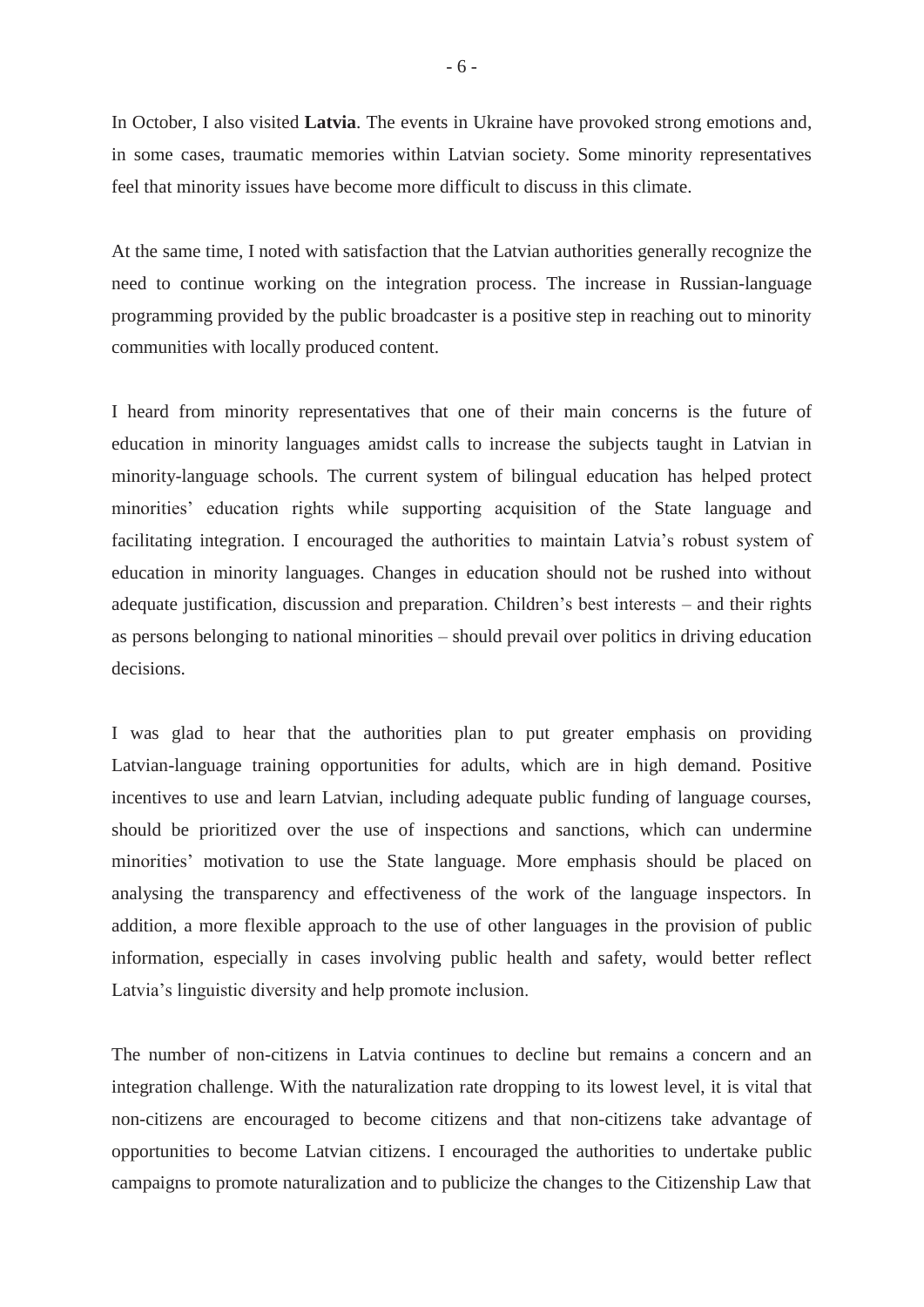expand the categories of applicants eligible for simplified procedures. In particular, proactive steps should be taken to reach out to parents whose children are non-citizens and to urge them to take the simple steps to register their children as citizens. The positive trend of new-born children of non-citizens being registered as Latvian citizens under a streamlined procedure demonstrates that there is interest in such opportunities.

Involving non-citizens more actively in public affairs at the community and other levels would be another positive step in the integration of society. In this regard, I reiterated the recommendation made by my predecessors and by other international institutions that the right to vote in local elections should be extended to non-citizens so they can participate in decisions that affect them at the local level.

At the beginning of November, I travelled to **Tajikistan**. In addition to meeting the authorities and other stakeholders in the capital, I travelled to the regions, including the Sughd region in the north near the borders with Kyrgyzstan and Uzbekistan, where several minority communities live in close proximity.

Some interlocutors pointed out that Tajikistan's relations with neighbouring States have an impact on their respective "kin" living in Tajikistan, limiting their full enjoyment of minority rights and hampering cross-border contacts. Concerns were expressed by some interlocutors regarding recent border incidents with Kyrgyzstan.

I visited several schools providing instruction in the Tajik, Kyrgyz, Uzbek and/or Russian languages in the Khujand area and one mixed Tajik-Uzbek school in Dushanbe to learn more about the situation of minority education in practice. I also discussed multilingual education initiatives, the need for new textbooks, improved teacher training and enhanced regional co-operation in education with the Ministry of Education and Science. The Ministry expressed its ongoing support for the Central Asia Education Programme, which my office has been running for the last few years. It is also considering introducing multilingual education in some minority schools in Tajikistan. I offered to assist in this endeavour, based on positive experiences from other OSCE participating States.

Unfortunately, this year, the new national university admission test was only available in the Tajik and Russian languages, even though many pupils had received their secondary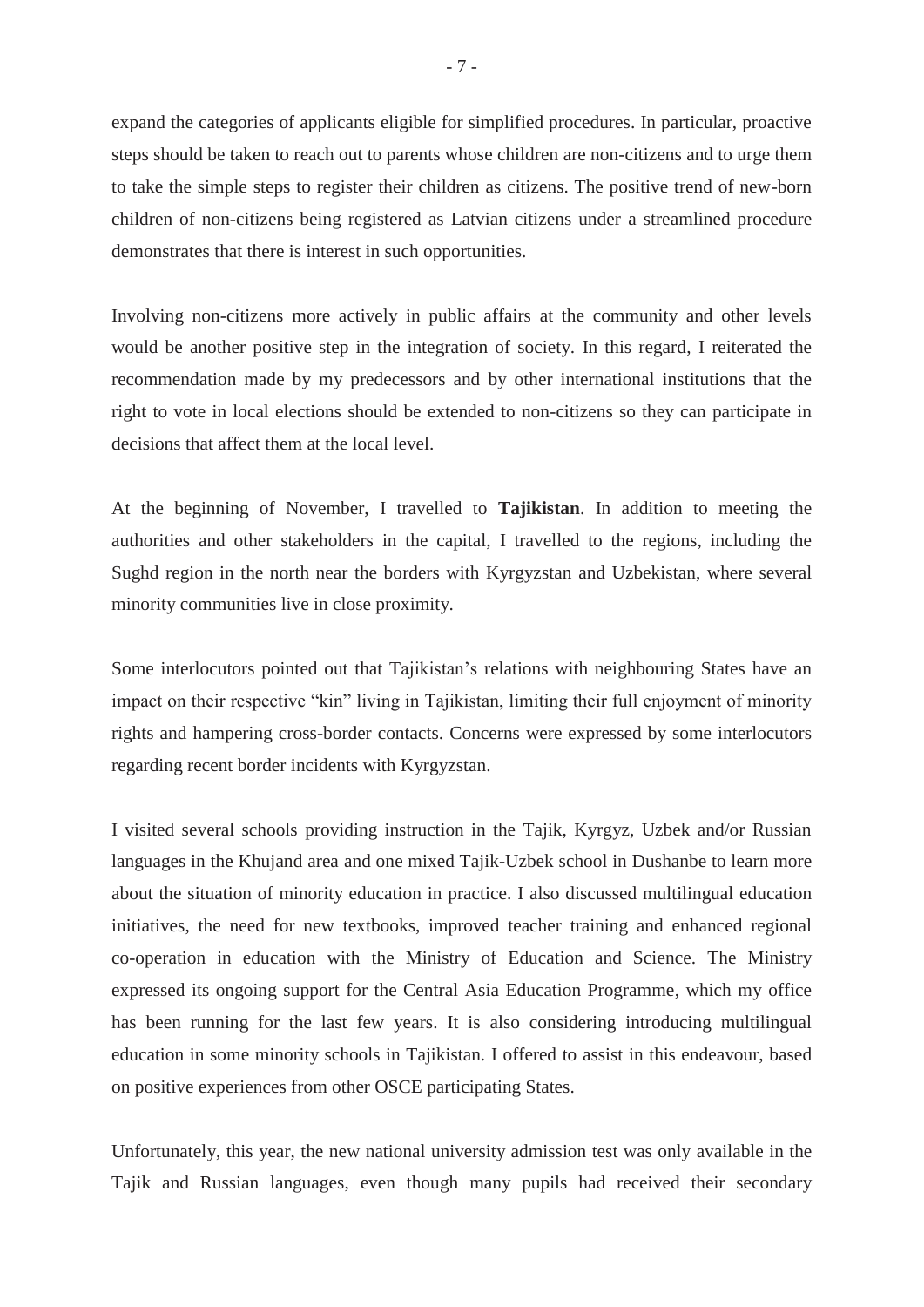education in Uzbek, Kyrgyz and other minority languages. I encourage the Ministry to provide this test also in minority languages in the future.

With the Ombudsman I discussed the implementation of the State Language Law, which has raised some concerns among national minority communities, and other legislative initiatives related to minority rights.

The question of Tajikistani migrant workers was raised in almost every meeting I had. It is estimated that up to 400,000 workers might for various reasons be compelled to return to Tajikistan by the end of 2014. Several interlocutors pointed out that such large numbers of returning migrant workers could cause additional tensions in society.

I am concerned that the underlying causes of the violent incidents in the Gorno-Badakhshan Autonomous Region this year and in the summer of 2012 have not been adequately addressed. It is important that the ongoing dialogue between the central Government and civil society delivers tangible results in the near future to avoid increase in tensions in this area.

At this year's Human Dimension Implementation Meeting in Warsaw in September, I focused on the challenges posed by increasing aggressive nationalism and the need to ensure full respect for the commitments of the Helsinki Final Act. The three main principles of *The Bolzano/Bozen Recommendations on Minorities in Inter-State Relations* are particularly relevant in this context. They state that:

- First, the respect for and protection of minority rights is primarily the responsibility of the State where the minority resides;
- Second, that human rights, including minority rights, are a matter of legitimate concern to the international community; and
- Third, that there is a broad range of international and bilateral instruments that participating States can use to address such concerns, which they should do with full respect for the principles of sovereignty, territorial integrity and good neighbourly relations.

We focused during the HDIM special day on national minorities on minority education and full and effective participation of minorities. All States are facing challenges in terms of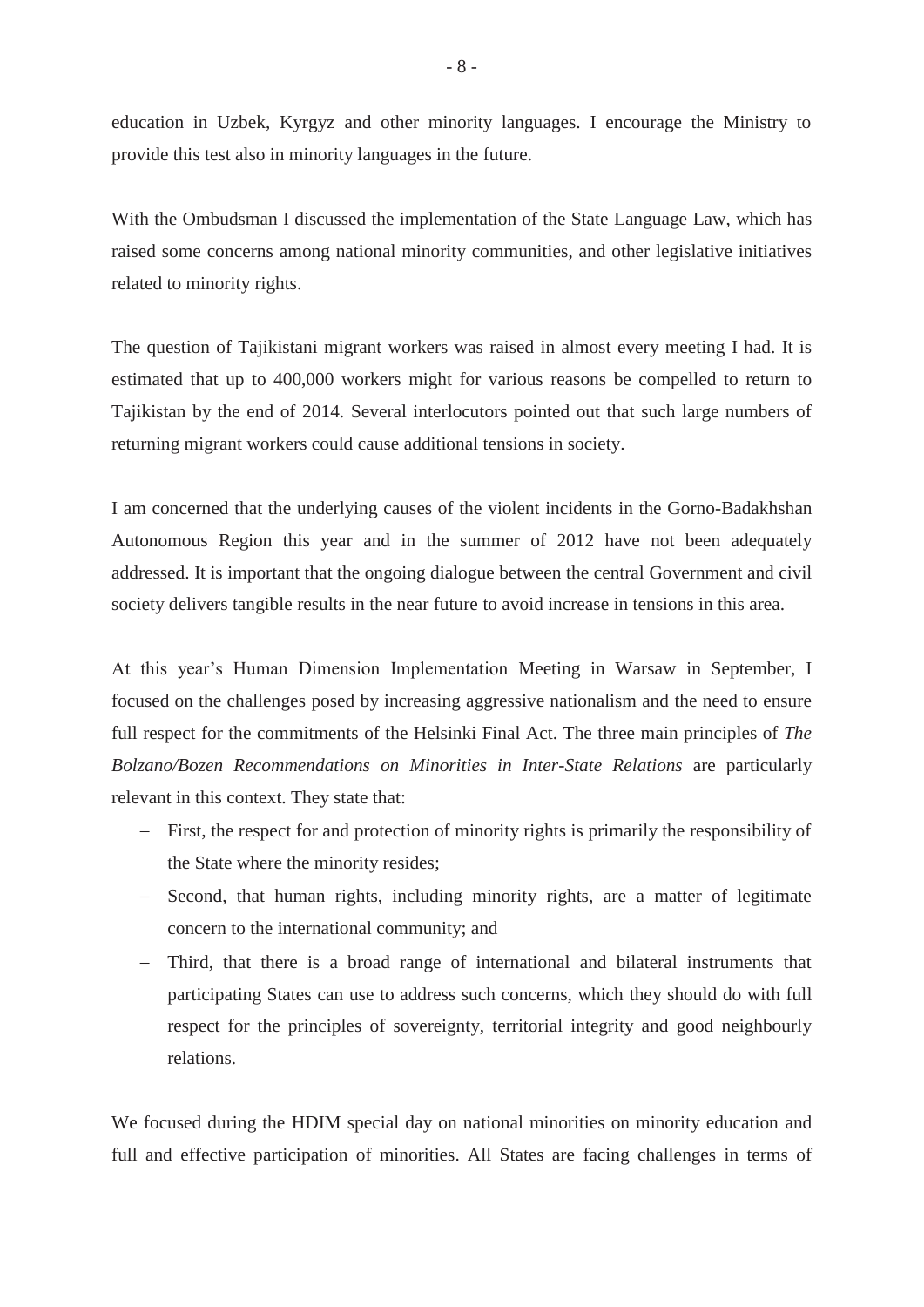embracing the reality of ethnic diversity in their education policies. My engagement in the field of education has often focused on how to avoid triggering tensions as a result of reforms to language education that affect the balance between State-language learning and minority-language education. Encouraging minorities to learn the State language is a legitimate means to promote the integration of society, but this should not be seen as a zero-sum option implemented at the expense of the linguistic and education rights of national minorities. The State should seek to ensure a reasonable balance between promoting the State language and State-language education on the one hand and protecting minority rights to use and receive education in their mother tongues on the other.

I have also been concerned by the increasing ethnic separation in education practised in some participating States. Both these issues were discussed, also at the side event, including in the context of *The Hague Recommendations on the Education Rights of National Minorities* and *The Ljubljana Guidelines on Integration of Diverse Societies*.

I have continued to promote the Ljubljana Guidelines, published by the Institution two years ago as a practical and normative approach for OSCE participating States to work towards the integration of society. In September, we presented the Ljubljana Guidelines in Kazakhstan and facilitated a discussion with international and local experts on issues related to language and education. I hope to continue the dialogue on integration in Kazakhstan.

I have been supporting the Moldovan Government with the development of an integration strategy based on the principles of the Ljubljana Guidelines. A working group is elaborating a draft strategy with assistance from local and international experts seconded by my office. I am looking forward to continuing my co-operation with the Moldovan authorities on this important initiative after the parliamentary elections.

I also supported civil-society initiatives in Serbia that are promoting the Ljubljana Guidelines as a way to generate discourse on formulating integration policies. I noted the willingness of minority representatives to engage in these discussions.

Integration policies based on good governance and respect for minority rights are a prerequisite to securing lasting peace and security in multi-ethnic States. I have highlighted this on numerous occasions during my visits to participating States. The development and